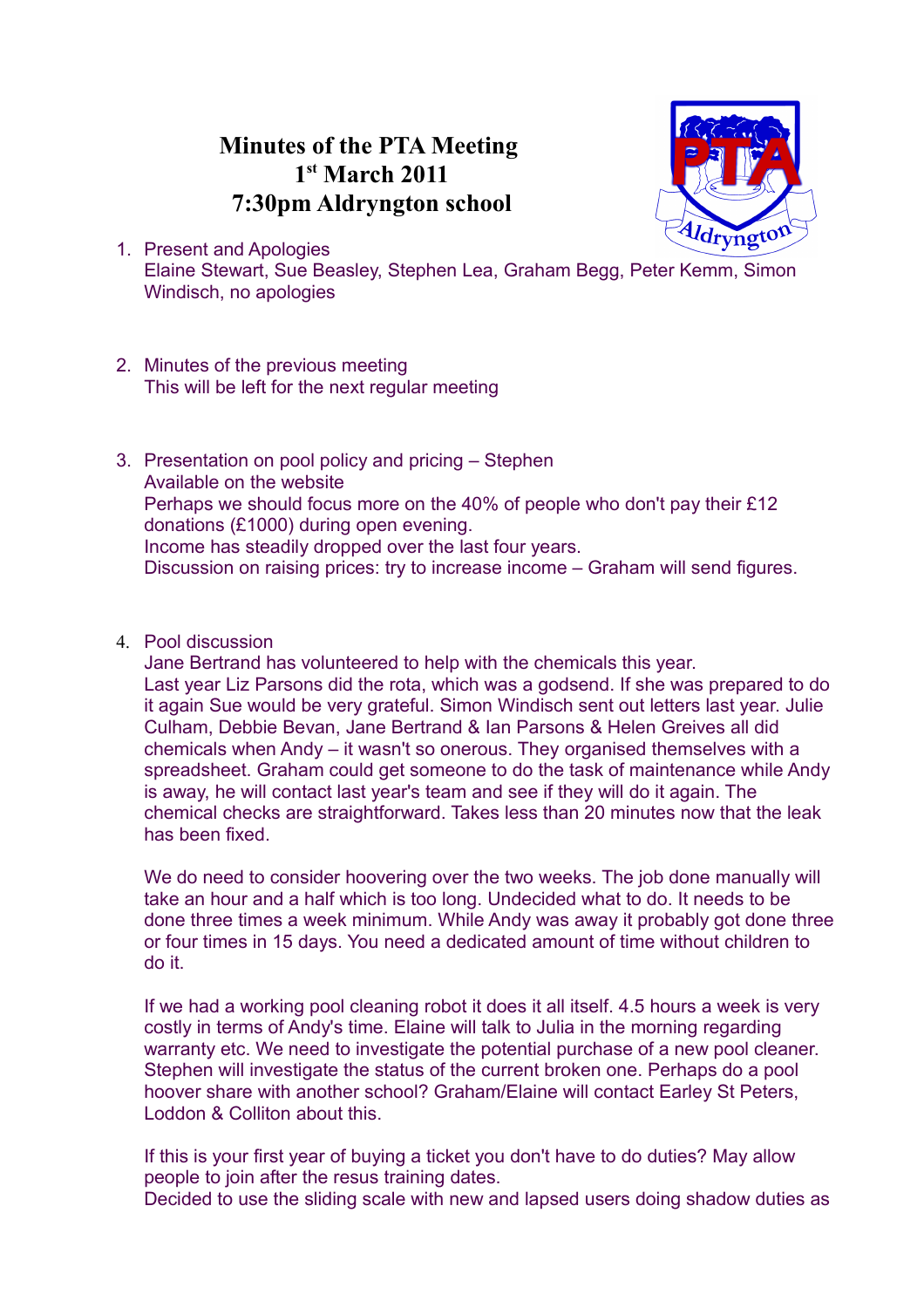a once only offer. These letters musn't go to reception because they get a dutyless offer anyway.

Reception will be asked to do shadow duties.

Everybody will pay.

Two shadow duties for new users. Blow the trumpet to make sure that people know it's a new rule.

Training: we don't give people the pool tour anymore. Need to make it mandatory. Add a basic guide to pool operations and safety.

About the damaged pool cover – can it be repaired? Can we get a shorter strip of pool material to bridge the gap between the shortened end of the pool cover and the end of the pool.

Duty free tickets for people having a hard time. There were two last year. Are we going to repeat this? No for the moment. At Sue's discretion

Strongly encourage resus training even for duty free people. It's all part of the cost and is a very useful skill and also includes a tour of the pool.

Can't offer any concessions for £12 pool fee as this would invalidate gift aid.

Capital expenditure: Boilers are OK and £60 for pool toys.

Climb on toy – might be dangerous. Difficult to work into a regular session.

Drinks: Sealed drinks OK poolside.

How to demarcate between gate and supervisor, perhaps a high chair? Might prevent chatting.

Pool party: details on application.

[pool@aldryngtonpta.com](mailto:pool@aldryngtonpta.com) becomes a distribution list

Make rota a google calendar.

Parents evening 22/23<sup>rd</sup> March, need to get the letter out before then.

Send letter out on the  $15<sup>th</sup>$ . Didn't get disclaimers in last year. Asking for first payment now and returning of forms. Deadlines will have to be before resus training.

Forms need to go out in sufficient time to plan for resus training in May

Critical bit of info is resus date and commitment with deposit. That starts at the parent's evening. Do disclaimer form and balance later.

Simple rules, positive points, reminder to pay £12.